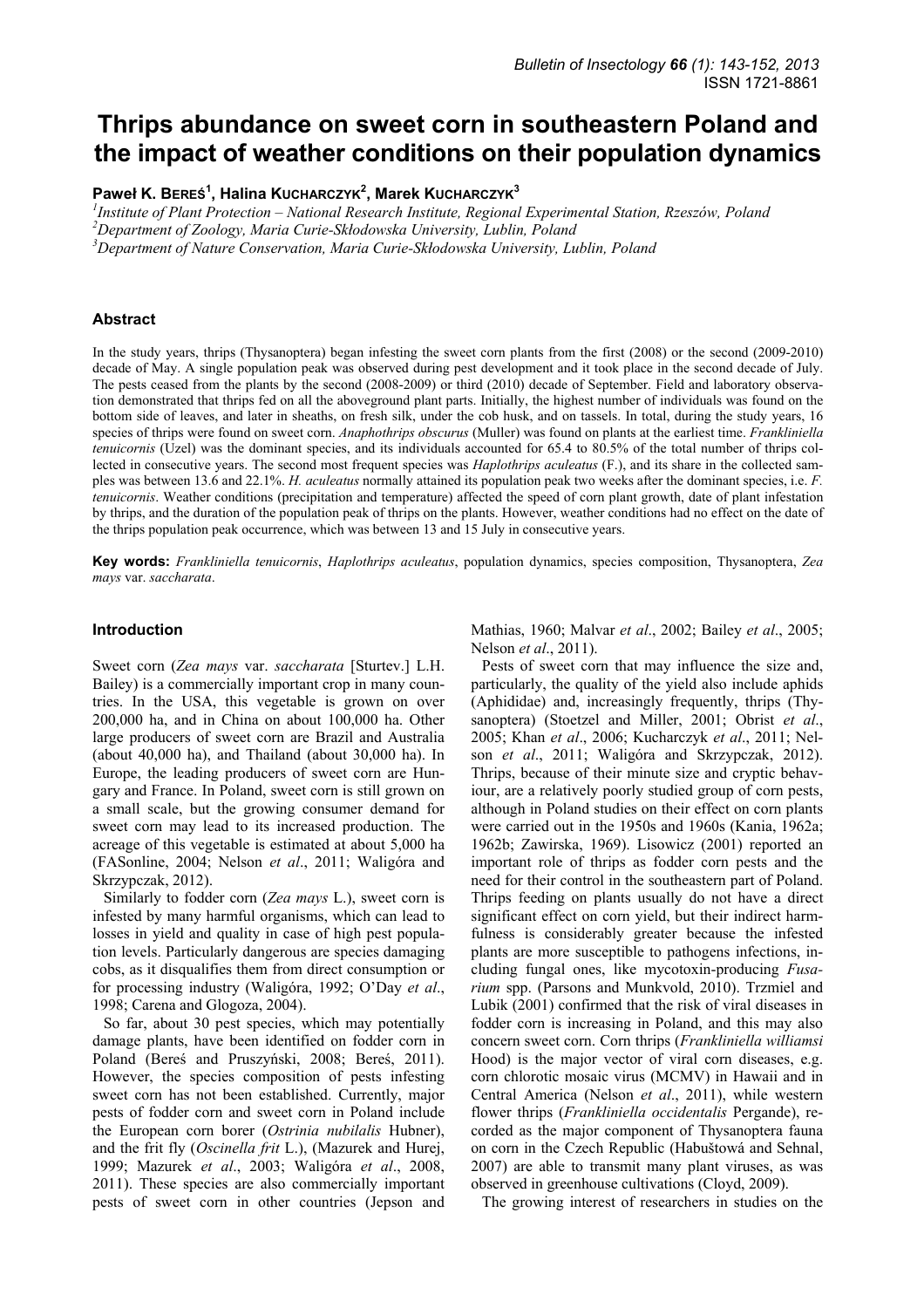thrips abundance on corn also results from the fact that the insects ingest the Cry protein from genetically modified plants and may transfer it to the higher trophic levels (Dutton *et al*., 2004; Eckert *et al*., 2006; Bereś *et al*., 2011). This information is vital, particularly because the acreage of GM corn is growing worldwide (James, 2011).

The objective of the study was to identify the species composition of thrips assemblages present on sweet corn, to indicate the plant parts mostly infested by the highest number of thrips at individual plant growth stages, and to identify the impact of weather conditions on the seasonal dynamics of Thysanoptera populations in the consecutive growing seasons.

# **Materials and methods**

The studies were carried out between 2008-2010 in Terliczka (50°06'N, 22°05'E), near Rzeszów (southeastern Poland), in a 0.1-0.15 ha field of sweet corn cv. Candle. In all study years, two sides of the corn field were adjacent to a mown meadow, and the two other sides to winter wheat (2008), potato (2009), and spring wheat (2010). The sweet corn was sown in the third decade of April each year. Apart from herbicides, no other plant protection chemical was used on the study plots.

Thrips were collected throughout the entire corn vegetation period. For that purpose, from the end of April, when plants had developed 1-2 leaves (BBCH 11-12) (Adamczewski and Matysiak, 2011) to the beginning of October, when plants reached full maturity (BBCH 97), ten random plants were sampled diagonally once a week. The plants were cut down, packed into sealed plastic bags and transported to the laboratory, where they were inspected under a stereoscopic microscope. Observations for the presence of thrips were done on all the internal plant parts, as well as in sheaths, under cob husks, on silk, between kernels, and in tassels, including individual spikelets. The sites infested by the highest number of insects were recorded. All the collected thrips were counted and preserved in 75% ethyl alcohol. Adults of all species were identified using the keys of zur Strassen (2003) and Schliephake and Klimt (1979). Larvae were identified according to the key of Vierbergen *et al*. (2010) (tables 1, 2). Some of the specimens were mounted in Berlese fluid, or as permanent slides, prepared according to the recommendation of Mound and Kibby (1998).

Weather data concerning average daily air temperature and daily total precipitation for the study region were obtained from the Institute of Meteorology and Water Management – National Research Institute in Jasionka, near Rzeszów (50°06'N, 22°03'E) located about 2 km north of the experimental field. Changes in weather conditions are presented for the period from May to September, when the presence of thrips on corn plants was monitored (figure 1).

Correlations between the number of thrips and temperature and precipitation have been tested using a rankbased nonparametric test, Kendall's tau (Kendall, 1975). We analyzed both the entire period of observations for thrips on sweet corn, i.e. from the beginning of May until the end of August (table 3), and the period of infestation and increase in population, i.e. from the beginning of May until the second ten days of July (table 4). Statistical analysis was performed with the STATISTICA package for Windows, ver. 10.0 PL.

**Table 1.** Species composition of thrips infesting sweet corn in Terliczka in 2008-2010.

|                                        |              |          |                |              |              |                     | Number of specimens in years: |                  |                  |                     |          |              |
|----------------------------------------|--------------|----------|----------------|--------------|--------------|---------------------|-------------------------------|------------------|------------------|---------------------|----------|--------------|
| List of species                        |              | 2008     |                |              | 2009         |                     |                               | 2010             |                  |                     |          |              |
|                                        |              | Adults   |                | Larvae Pupae | Adults       |                     | Larvae Pupae                  |                  |                  | Adults              |          | Larvae Pupae |
|                                        | ¥            |          |                |              | ♀            | $\vec{\mathcal{S}}$ |                               |                  |                  | $\vec{\mathcal{S}}$ |          |              |
| Aeolothrips fasciatus (L. 1758)        | $\theta$     | $\theta$ | $\theta$       | $\theta$     | $\theta$     | $\Omega$            | $\theta$                      | $\mathbf{0}$     | $\mathbf{1}$     | $\theta$            | $\theta$ | $\Omega$     |
| Aeolothrips intermedius (Bagnall 1934) | 1            | 0        | 2              | $\mathbf{0}$ | $\theta$     | $\boldsymbol{0}$    |                               | $\boldsymbol{0}$ | 6                | 3                   | 16       | $\theta$     |
| Anaphothrips obscurus (Muller 1776)    | 40           | 1        | $\overline{4}$ | $\Omega$     | 84           | $\Omega$            |                               | $\Omega$         | 102              | $\theta$            | 9        | $\theta$     |
| Aptinothrips rufus (Haliday 1836)      | 12           | $\Omega$ | 8              | $\theta$     | 3            | $\theta$            |                               | $\theta$         | 5                | $\theta$            | 1        | $\theta$     |
| Aptinothrips stylifer Trybom 1894      | 1            | $\Omega$ | $\theta$       | $\Omega$     | $\theta$     | $\Omega$            | $\theta$                      | $\Omega$         | $\mathbf{1}$     | 1                   | $\theta$ | $\theta$     |
| Bolacothrips jordani Uzel 1895         |              | 0        | $\theta$       | $\theta$     | 1            | $\theta$            | $\mathbf{0}$                  | $\boldsymbol{0}$ | $\overline{4}$   | $\theta$            | $\theta$ | 0            |
| Chirothrips manicatus Haliday 1836     | $\Omega$     | 0        | 1              | $\Omega$     | $\Omega$     | $\Omega$            | $\theta$                      | $\Omega$         | $\Omega$         | $\theta$            | $\theta$ | $\theta$     |
| Frankliniella intonsa (Trybom 1895)    | $\mathbf{0}$ | 0        | $\Omega$       | $\theta$     | $\Omega$     | $\Omega$            | $\theta$                      | $\theta$         | $\theta$         | $\theta$            | 6        | $\Omega$     |
| Frankliniella tenuicornis (Uzel 1895)  | 690          | 88       | 321            | 26           | 766          | 98                  | 413                           | 56               | 513              | 57                  | 270      | 66           |
| Limothrips denticornis Haliday 1836    | 1            | $\Omega$ | $\theta$       | $\theta$     | $\mathbf{0}$ | $\theta$            | $\boldsymbol{0}$              | $\boldsymbol{0}$ | 2                | $\theta$            | $\theta$ | $\theta$     |
| Thrips atratus Haliday 1836            |              | 0        | $\Omega$       | $\Omega$     | 2            | $\Omega$            | $\theta$                      | $\Omega$         | $\Omega$         | $\Omega$            | $\theta$ | $\theta$     |
| Thrips fuscipennis Haliday 1836        | $\Omega$     | 0        | $\Omega$       | $\Omega$     | 1            | $\theta$            | $\theta$                      | $\boldsymbol{0}$ | $\overline{4}$   | 2                   | $\theta$ | $\Omega$     |
| Thrips major Uzel 1895                 |              |          | $\Omega$       | $\Omega$     | 1            | $\Omega$            | $\theta$                      | $\Omega$         | $\mathbf{1}$     | 3                   | $\theta$ | $\theta$     |
| Thrips nigropilosus Uzel 1895          | $\theta$     | 0        | $\theta$       | $\theta$     | $\theta$     | $\theta$            | $\theta$                      | $\theta$         | $\boldsymbol{0}$ | $\theta$            | 1        | $\theta$     |
| Thrips tabaci Lindeman 1889            | $\Omega$     | 0        | $\Omega$       | $\Omega$     | $\mathbf{1}$ | $\theta$            | $\theta$                      | $\theta$         | 3                | $\theta$            | $\theta$ | $\theta$     |
| Haplothrips aculeatus (F. 1803)        | 74           | 30       | 92             | 16           | 61           | 56                  | 92                            | 17               | 151              | 73                  | 63       | 20           |
| Total number of thrips                 |              |          | 1,412          |              |              |                     | 1,655                         |                  |                  |                     | 1,384    |              |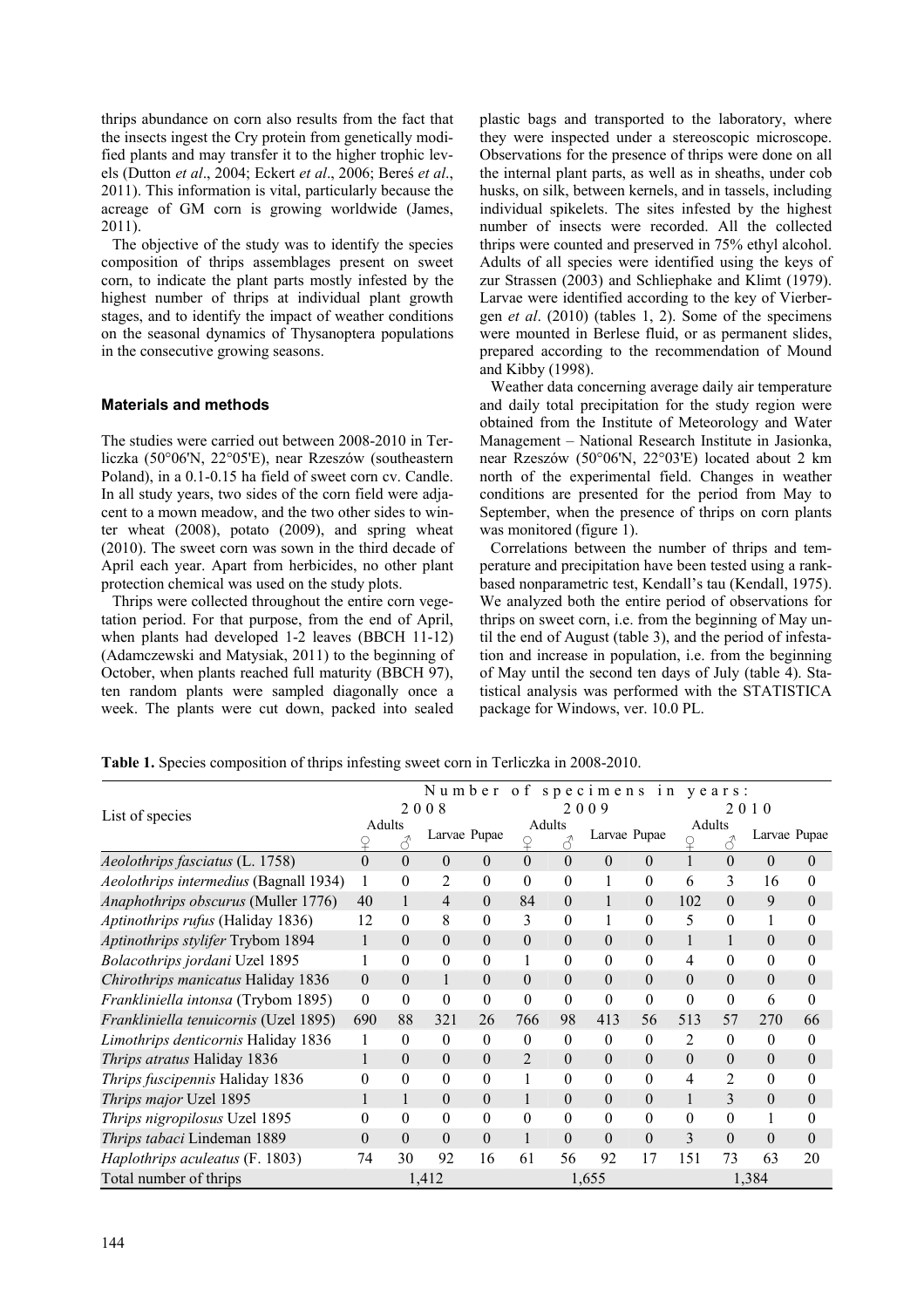| List of species                        | 2008     |       | 2009           |               |                | 2010          |
|----------------------------------------|----------|-------|----------------|---------------|----------------|---------------|
|                                        | N        | $\%$  | N              | $\frac{0}{0}$ | N              | $\frac{0}{0}$ |
| Aeolothrips fasciatus (L. 1758)        | $\theta$ | 0.0   | $\theta$       | 0.0           | 1              | 0.07          |
| Aeolothrips intermedius (Bagnall 1934) | 3        | 0.21  | Ι.             | 0.06          | 25             | 1.81          |
| Anaphothrips obscurus (Muller 1776)    | 45       | 3.19  | 85             | 5.14          | 111            | 8.02          |
| Aptinothrips rufus (Haliday 1836)      | 20       | 1.42  | $\overline{4}$ | 0.24          | 6              | 0.44          |
| Aptinothrips stylifer Trybom 1894      |          | 0.07  | $\theta$       | 0.0           | 2              | 0.14          |
| Bolacothrips jordani Uzel 1895         |          | 0.07  |                | 0.06          | $\overline{4}$ | 0.29          |
| Chirothrips manicatus Haliday 1836     |          | 0.07  | $\overline{0}$ | 0.0           | $\mathbf{0}$   | $0.0\,$       |
| Frankliniella intonsa (Trybom 1895)    | $\theta$ | 0.0   | $\theta$       | 0.0           | 6              | 0.43          |
| Frankliniella tenuicornis (Uzel 1895)  | 1,125    | 79.67 | 1,333          | 80.54         | 906            | 65.46         |
| Limothrips denticornis Haliday 1836    |          | 0.07  | $\Omega$       | 0.0           | 2              | 0.14          |
| Thrips atratus Haliday 1836            |          | 0.07  | $\overline{2}$ | 0.12          | $\theta$       | 0.0           |
| Thrips fuscipennis Haliday 1836        | 0        | 0.0   |                | 0.06          | 6              | 0.44          |
| Thrips major Uzel 1895                 | 2        | 0.14  |                | 0.06          | $\overline{4}$ | 0.29          |
| Thrips nigropilosus Uzel 1895          | 0        | 0.0   | $\theta$       | 0.0           | 1              | 0.07          |
| Thrips tabaci Lindeman 1889            | $\Omega$ | 0.0   |                | 0.06          | 3              | 0.22          |
| Haplothrips aculeatus (F. 1803)        | 212      | 15.02 | 226            | 13.66         | 307            | 22.18         |

**Table 2.** Total number (N) and dominance of thrips species infesting sweet corn in Terliczka in 2008-2010.

## **Results**

## Species composition of thrips

In the three study years 4,451 thrips were collected and identified to 16 species (table 1). Eleven species of thrips were found on sweet corn in 2008, 10 in 2009, and 14 in 2010 (table 2). *Frankliniella tenuicornis* (Uzel) was the dominant species in 2008-2010, and its individuals accounted for 79.67; 80.5 and 65.4% of the total thrips assemblages in the consecutive study years, respectively. The second most frequent species was *Haplothrips aculeatus* (F.), and the share of its individuals was between 13.6% (2009) and 22.1% (2010). The third most abundant species found during study period was *Anaphothrips obscurus* (Muller) infesting mainly juvenile plants. It accounted for 3.19%, 5.14% and 8.0% of the total number of the collected individuals (table 2).

Four other thrips species, apart from those listed above were recorded each year as: predatory *Aeolothrips intermedius* (Bagnall), *Aptinothrips rufus*  (Haliday) and *Bolacothrips jordani* Uzel feeding also on grasses, and *Thrips major* Uzel, associated with dicotyledonous plants. *A. intermedius* in 2010 and *A. rufus* in 2008 had over 1.0% share in the total number of collected thrips, but in other years, only single individuals represented them. The presence of species other than *F. tenuicornis*, *H. aculeatus,* and *A. obscurus*, feeding and reproducing on corn plants, was accidental and resulted probably from the migration of the insects from the fields or the meadow adjacent to the corn field. Fifty per cent of the species found on corn, including the predominant ones, are eurytopic and graminicolous taxa. The dominant species were represented mainly by females (tables 1 and 2).

## The impact of weather conditions on the population dynamics of thrips

Figure 2 presents the general population dynamics of total Thysanoptera individuals and adult forms and larvae of the two most numerous species: *F. tenuicornis* and *H. aculeatus*. Figure 1 presents changes in the most important weather parameters during the occurrence of Thysanoptera.

Temperatures were significantly related to the number of *F. tenuicornis* adults in 2008 and 2009 years and *H. aculeatus* adults in 2009. The positive impact of temperatures was found according to number of all thrips species collected on whole plants and particularly in sheats both throughout the whole study period and between May and July (tables 3 and 4).

The analysis of the number of thrips on sweet corn and rainfall did not show any statistically significant correlation in the entire study period (table 3), nor during the infestation of plants by thrips and increase in the pest population (table 4). However, the analysis of individual cases (figures 1 and 2) demonstrated that rain in late May and early June, combined with a decrease in temperature, limited the infestation of corn plants by thrips in all study years. That process was most evident in 2009 and 2010, and caused the subsequent colonization of maize plants by thrips (BBCH 14-15) compared to 2008 (BBCH 12-13).

In 2008 the first adult thrips occurred on corn at the earliest date in the analyzed three-year period, i.e. on 5 May, when plants had 2-3 leaves developed (BBCH 12- 13). Females of *F. tenuicornis* occurred first*.* Due to prolonged rainfall that continued into the second decade of May the increase in the thrips population was very slow. A clear increase was observed from the end of May, and females *F. tenuicornis* predominated among the captured insects. The first larvae of this species occurred on 24 June, and their population peak was on 8 July (196 individuals/10 plants). The general peak of the thrips population (291 individuals/10 plants) was on 14 July, when corn was shedding pollen (BBCH 63-65). At that time females and males of *F. tenuicornis* (220 individuals) predominated among the captured insects, and the first individuals of *H. aculeatus* occurred. The highest number of individuals representing that species was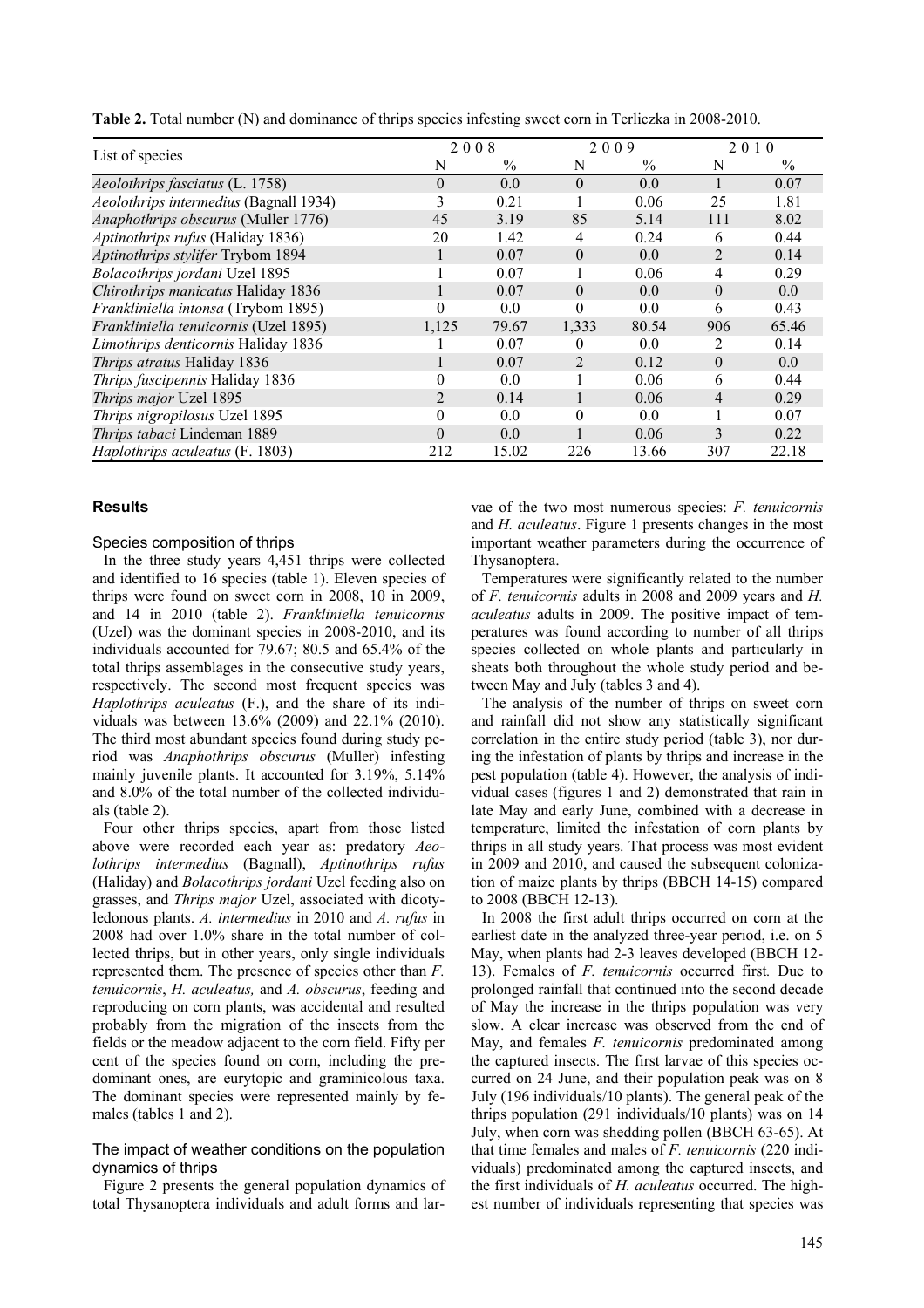

**Figure 1.** Changes in weather conditions in Terliczka in 2008, 2009 and 2010.

**Table 3.** Kendall's tau correlation coefficients between number of thrips and temperature and precipitation. Marked correlations are significant at p < 0.05. (Calculations in columns: corn leaves and corn sheaths for all collected thrips).

| Year | Weather         | Number of thrips          |          |                       |          |                          |          |          |  |  |
|------|-----------------|---------------------------|----------|-----------------------|----------|--------------------------|----------|----------|--|--|
|      | parameters      | Frankliniella tenuicornis |          | Haplothrips aculeatus |          | Corn leaves Corn sheaths |          | Total    |  |  |
|      |                 | Adults                    | Larvae   | Adults                | Larvae   |                          |          |          |  |  |
| 2008 | Temperature*    | 0.505                     | $-0.110$ | 0.048                 | 0.000    | 0.313                    | 0.351    | 0.463    |  |  |
|      | Precipitation** | 0.095                     | 0.183    | 0.333                 | 0.414    | 0.101                    | 0.137    | 0.095    |  |  |
| 2009 | Temperature*    | 0.664                     | 0.283    | 0.648                 | 0.690    | 0.505                    | 0.598    | 0.577    |  |  |
|      | Precipitation** | $-0.158$                  | 0.057    | 0.286                 | $-0.414$ | 0.047                    | $-0.074$ | $-0.138$ |  |  |
| 2010 | Temperature*    | 0.172                     | 0.267    | 0.394                 | 0.619    | 0.356                    | 0.510    | 0.472    |  |  |
|      | Precipitation** | 0.038                     | $-0.038$ | 0.079                 | $-0.333$ | $-0.047$                 | $-0.190$ | $-0.165$ |  |  |

\* average temperature within 7 days before the date of thrips collection from plants.

\*\* total precipitation within 7 days before the date of thrips collection from plants.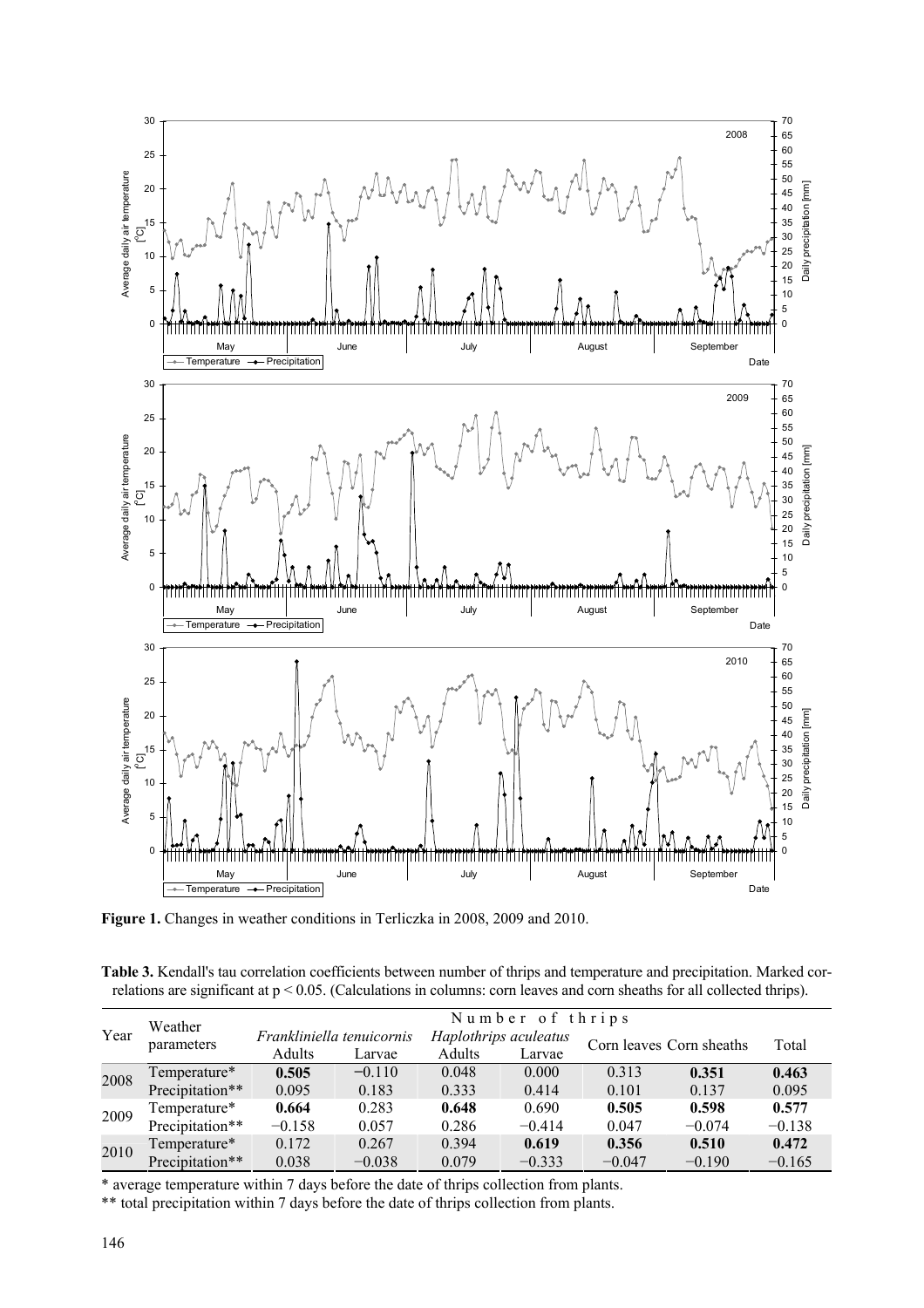

**Figure 2.** Population dynamics of thrips on sweet corn in Terliczka in 2008, 2009 and 2010.

recorded on 22 July - 126 individuals/10 plants. After that period the population of thrips on the plants declined dynamically, which may have been associated with a several-day long rainfall that continued until the third decade of July. A slight increase in the number of adults and larvae of *F. tenuicornis* occurred only on 29 July. The last larvae of both dominant species were recorded on 8 September, and adult forms of *F. tenuicornis* on 15 September, when the corn plants reached physiological maturity of kernels (BBCH 87). In total, 1,412 thrips were collected from the plants in 2008 (figure 2, tables 3 and 4).

In 2009 the first adult thrips occurred on corn at the latest date in the analyzed three-year period, i.e. on 20

May, when the plants had 5 leaves developed (BBCH 15). That may have been caused both by the short but intense rainfall that occurred on 11 and 16 May, and significant changes in temperature observed in that month, with a periodic drop below 10 °C. Similarly to the previous year, the first individuals of *F. tenuicornis* that occurred were adults.

The impact of temperature on the population of dominant thrips species was significant for adults only and for all specimens collected in sheaths both in whole study period and between May and July. In the latter period there was not correlation between temperature and number of specimens collected on leaves (tables 3 and 4). Individuals of *A. obscurus* predominated among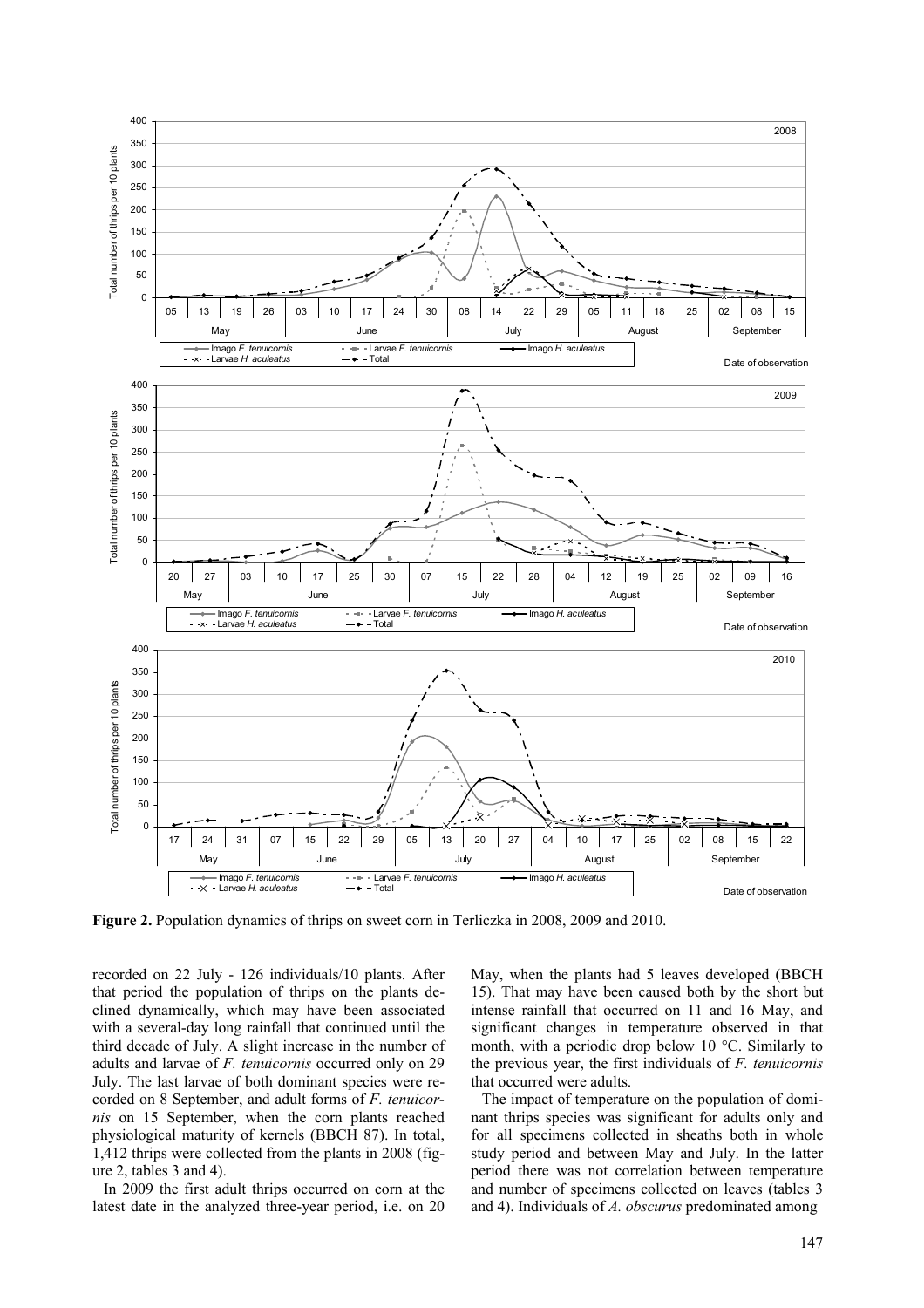**Table 4.** Kendall's tau correlation coefficients between number of thrips and temperature and precipitation during the period of the beginning of May to the second decade of July. Marked correlations are significant at  $p < 0.05$ . (Calculations in columns: corn leaves and corn sheaths for all collected thrips).

|      |                    | Number of thrips |                           |             |              |          |  |  |  |
|------|--------------------|------------------|---------------------------|-------------|--------------|----------|--|--|--|
| Year | Weather parameters |                  | Frankliniella tenuicornis | Corn leaves | Corn sheaths | Total    |  |  |  |
|      |                    | Adults           | Larvae                    |             |              |          |  |  |  |
| 2008 | Temperature*       | 0.727            | 0.000                     | 0.267       | 0.550        | 0.636    |  |  |  |
|      | Precipitation**    | 0.061            | $-0,200$                  | $-0,038$    | 0.147        | 0.091    |  |  |  |
| 2009 | Temperature*       | 0.644            | $-0.333$                  | 0.405       | 0.500        | 0.467    |  |  |  |
|      | Precipitation**    | $-0.244$         | $-0.333$                  | $-0.135$    | $-0.167$     | $-0.156$ |  |  |  |
| 2010 | Temperature*       | 0.172            | 0.267                     | 0.356       | 0.510        | 0.472    |  |  |  |
|      | Precipitation**    | 0.038            | $-0.038$                  | $-0.047$    | $-0.190$     | $-0.165$ |  |  |  |

\* average temperature within 7 days before the date of thrips collection from plants.

\*\* total precipitation within 7 days before the date of thrips collection from plants.

the captured insects until mid-June. From the end of June, a gradual increase in the population of thrips was observed, with predominance of *F. tenuicornis*. The first larvae of this species were collected on 30 June. Improvement in weather conditions after 2 July (higher temperatures) had a decisive effect on the rapid increase in the thrips population on the plants. Within one week the population of the insects increased from 115 individuals/10 plants (7 July) to 387 individuals/10 plants (15 July), when corn plants intensely shed pollen (BBCH 67). Larvae of *F. tenuicornis* accounted for about 68% of total thrips individuals collected that day*.* A lower number of thrips was collected in the third decade of July, and adult forms predominated among them. The first adult forms of *H. aculeatus* occurred on 22 July, and larvae on 28 July. One week later, the number of larvae of *H. aculeatus* was higher than that of *F. tenuicornis*. The last representatives of Thysanoptera were found on sweet corn on 16 September, when the plants reached physiological maturity of kernels (BBCH 87). The last observed forms were adults of both dominant species. In total, 1,655 thrips were collected in 2009 (figure 2, tables 3 and 4).

In 2010 the first thrips infested the corn field on 17 May, when the plants had 4-5 leaves developed (BBCH 14-15). *A. obscurus* occurred first*.* In May, due to relatively low temperatures (about 15 °C) that continued for a few days and low rainfall in the last days of the month, the insects did not find favourable conditions for development (figure 1). The weather in June did not facilitate an increase in the thrips population either. After a rainstorm on 3 June, when 65.2 mm of rain fell in one day, some insects were most probably washed down from the plants or drowned in water trapped in sheaths. Individuals of *A. obscurus* dominated among the collected insects until mid-June, while the first adult forms of *F. tenuicornis* were found on 15 June, and their larvae on 22 June. The first adult forms of *H. aculeatus* occurred on 22 June, and their larvae on 13 July (figure 2).

An intense increase in the population of Thysanoptera on sweet corn occurred late, in the first decade of July. The insects reached the population peak on 13 July, when corn began shedding pollen (BBCH 63). At that time, 353 individuals were collected from 10 plants, and the number of *F. tenuicornis* individuals at the pre-adult stage (133 larvae and 27 pupae) was almost the same as the number of adults (181). After about two weeks following their population peak (in the third decade of July) another increase in the number of *F. tenuicornis* larvae on the plants was observed. At that time, the number of captured individuals of *H. aculeatus* was also higher. Larvae of this species predominated among the collected insects in the last ten days of August. This was the only case where a significant positive correlation was found between temperature and the number of captured larvae (table 3). The last thrips were found on sweet corn on 22 September, when corn plants began drying out (BBCH 89). In total, 1 384 thrips were collected from the investigated plants in 2010 (figure 2, table 3).

## Parts of plants infested by thrips

Individual parts of plants infested by the highest number of thrips, along the changing developmental stages of sweet corn, were recorded during the entire period of the insect occurrence. Thrips infested almost all the aboveground plant parts, including leaves, sheaths, cob buds, cobs and tassels.

At the initial stage of corn vegetation, when plants had developed 2-3 leaves (BBCH 12-13), the highest number of adult thrips were found on leaves, feeding particularly on the underside. When the plants developed from 4 to 9 leaves (BBCH 14-19), an increasing number of insects was found in sheaths and between undeveloped leaves. On these parts of plants, the females were both feeding and depositing eggs. At the stage of stem elongation and development of the first few internodes in corn plants (BBCH 30-34), the highest number of thrips was found in sheaths and on the underside of the leaves of lower levels. Observation of the leaves strongly infested by these insects revealed clear damage - silver-grey discolouration and black specks of faeces (thrips leaf damage). In study years thrips found on leaves and in sheaths accounted for 28.70% to 38.95% of all individuals recorded on corn plants (table 5). At the stage of tassel development and flowering (BBCH 51-67) the highest number of Thysanoptera were recorded in sheaths, on tassels, including individual spikelets, on fresh silk, and under cob husks. Adults that are more mobile fed mainly on flowers, while larvae fed on leaves and cob husks. The highest number of thrips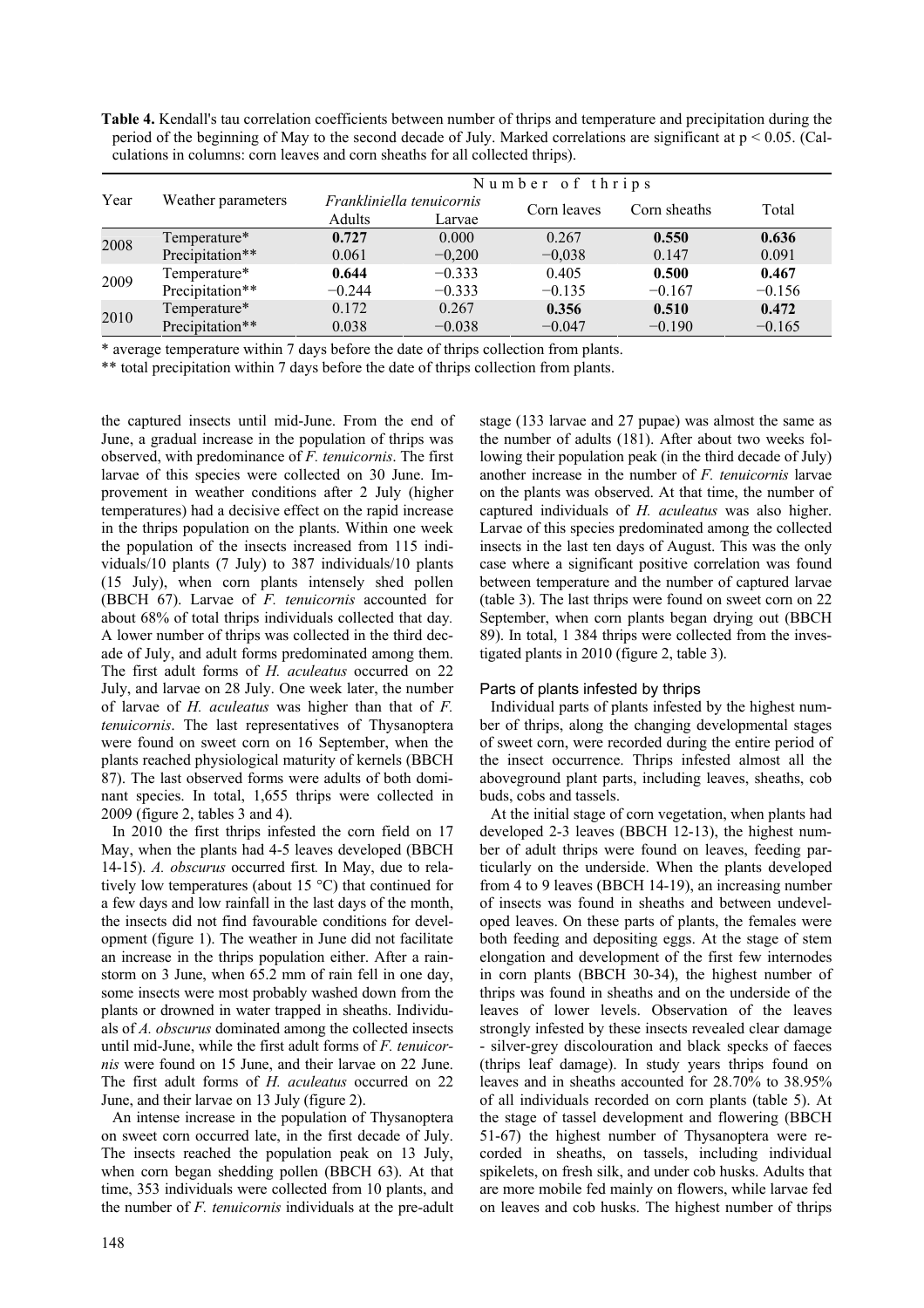| Part of the<br>plant |                  | Number of thrips on plants in individual corn developmental stages | Total number<br>of thrips | Percentage<br>share       |                              |      |       |
|----------------------|------------------|--------------------------------------------------------------------|---------------------------|---------------------------|------------------------------|------|-------|
|                      | 05-26 May        | 03-30 June                                                         | 08-29 July                |                           | 05-25 August 02-15 September |      |       |
|                      | 2008             | 2008                                                               | 2008                      | 2008                      | 2008                         |      |       |
|                      |                  | (BBCH 12-15) (BBCH 15-34) (BBCH 51-71) (BBCH 71-83)                |                           |                           | (BBCH 83-87)                 |      |       |
| Leaves               | 13               | 193                                                                | 313                       | 26                        | 5                            | 550  | 38.95 |
| Sheaths              | 5                | 135                                                                | 348                       | 35                        | 11                           | 534  | 37.82 |
| Tassels              | $\theta$         | $\boldsymbol{0}$                                                   | 102                       | 18                        | $\mathbf{1}$                 | 121  | 8.57  |
| <b>Silks</b>         | $\theta$         | $\boldsymbol{0}$                                                   | 55                        | 23                        | $\overline{2}$               | 80   | 5.67  |
| Cob husks            | $\theta$         | $\boldsymbol{0}$                                                   | 51                        | 33                        | 6                            | 90   | 6.37  |
| Kernels              | $\theta$         | $\theta$                                                           | 4                         | 24                        | 9                            | 37   | 2.62  |
| Total                | 18               | 328                                                                | 873                       | 159                       | 34                           | 1412 |       |
|                      | 20-27 May        | 03-30 June                                                         | 07-28 July                | 04-25 August              | 02-16 September              |      |       |
|                      | 2009             | 2009                                                               | 2009                      | 2009                      | 2009                         |      |       |
|                      |                  | (BBCH 15-16) (BBCH 16-34) (BBCH 51-71) (BBCH 73-83)                |                           |                           | (BBCH 85-87)                 |      |       |
| Leaves               | 3                | 87                                                                 | 278                       | 85                        | 22                           | 475  | 28.70 |
| Sheaths              | 3                | 83                                                                 | 290                       | 151                       | 37                           | 564  | 34.08 |
| Tassels              | $\boldsymbol{0}$ | $\boldsymbol{0}$                                                   | 123                       | 29                        | $\overline{3}$               | 155  | 9.37  |
| <b>Silks</b>         | $\theta$         | $\boldsymbol{0}$                                                   | 141                       | 29                        | 8                            | 178  | 10.76 |
| Cob husks            | $\theta$         | $\theta$                                                           | 109                       | 81                        | 16                           | 206  | 12.45 |
| Kernels              | $\boldsymbol{0}$ | $\boldsymbol{0}$                                                   | 12                        | 54                        | 11                           | 77   | 4.65  |
| Total                | 6                | 170                                                                | 953                       | 429                       | 97                           | 1655 |       |
|                      | 17-31 May        | 07-29 June                                                         | 05-27 July                | $\overline{04-25}$ August | 02-22 September              |      |       |
|                      | 2010             | 2010                                                               | 2010                      | 2010                      | 2010                         |      |       |
|                      |                  | (BBCH 14-17) (BBCH 17-34) (BBCH 51-71) (BBCH 71-85)                |                           |                           | (BBCH 85-89)                 |      |       |
| Leaves               | 16               | 70                                                                 | 393                       | 17                        | 11                           | 507  | 36.63 |
| Sheaths              | 14               | 47                                                                 | 373                       | 43                        | 21                           | 498  | 35.98 |
| Tassels              | $\boldsymbol{0}$ | $\boldsymbol{0}$                                                   | 126                       | $\overline{2}$            | $\mathbf{1}$                 | 129  | 9.32  |
| <b>Silks</b>         | $\theta$         | $\theta$                                                           | 96                        | 3                         |                              | 100  | 7.23  |
| Cob husks            | $\theta$         | $\overline{0}$                                                     | 77                        | 19                        | 8                            | 104  | 7.51  |
| Kernels              | $\theta$         | $\boldsymbol{0}$                                                   | 32                        | 11                        | 3                            | 46   | 3.32  |
| Total                | 30               | 117                                                                | 1097                      | 95                        | 45                           | 1384 |       |

**Table 5.** Parts and development stages of sweet corn plant infested by thrips in 2008-2010.

on tassels was found in July, and their population found on these plant parts accounted for 8.57% to 9.37 % of all individuals recorded in the analyzed three-year period. When kernels were at the milk stage and dough stage (BBCH 71-85) the highest number of insects was found under the cob husks, between soft kernels, particularly if they were not covered with the husk, and in sheaths, where both larvae and the new generation of adult females fed by sucking tissue liquid from the most tender plant parts. Pests feeding on cobs (on silk, under cob husks and on kernels) during study years accounted for 2.62% to 12.45% of all representatives of Thysanoptera found on plants (table 5). At the stage of physiological kernel maturity (BBCH 87), the place most infested by thrips could not be conclusively identified because the population of insects declined significantly, and they were found on the entire plant, particularly in the places where the tissues were still green.

Adults were the most mobile developmental stage of thrips, and they actively migrated along the entire plant seeking food. Larvae were slightly less mobile, and they usually fed hiding in sheaths, under cob husks, inside silks, and in tassels. Exceptionally, high number of them was found on the underside of leaves of lower levels when corn was at the stage of stem elongation and developing the first few internodes. Prepupal and pupal forms were usually found hidden in sheaths and under the cob husks. The low number of prepupal and pupal

forms found on plants indicates that the majority of thrips underwent this developmental stage in soil beneath the host plants.

## **Discussion**

Studies on the population dynamics of thrips on sweet corn have not been carried out in Poland so far. Some observations of this order were carried out on fodder corn by Lisowicz (1996) in Krzeczowice, near Przeworsk (southeastern Poland) in 1982-1993, and by Kucharczyk *et al*. (2011) in 2006-2007 at the same location. Lisowicz (1996) found the first thrips individuals on corn plants in the third decade of May or in early June, while Kucharczyk *et al*. (2011) found them in the second decade of May and in the second decade of June. In our study thrips occurred on sweet corn at an earlier date, i.e. in the first (2008) or in the second decade of May (2009- 2010). Based on many years of observation Lisowicz (1996) identified a single population peak in the development of these insects, which is consistent with studies by Kucharczyk *et al*. (2011). The quoted author found that the population peak of thrips on fodder corn usually occurs at the end of July or in the first half of August. The maximum number of insects was recorded on 15 July only in 1993. Kucharczyk *et al*. (2011) observed the population peak of Thysanoptera on the plants in the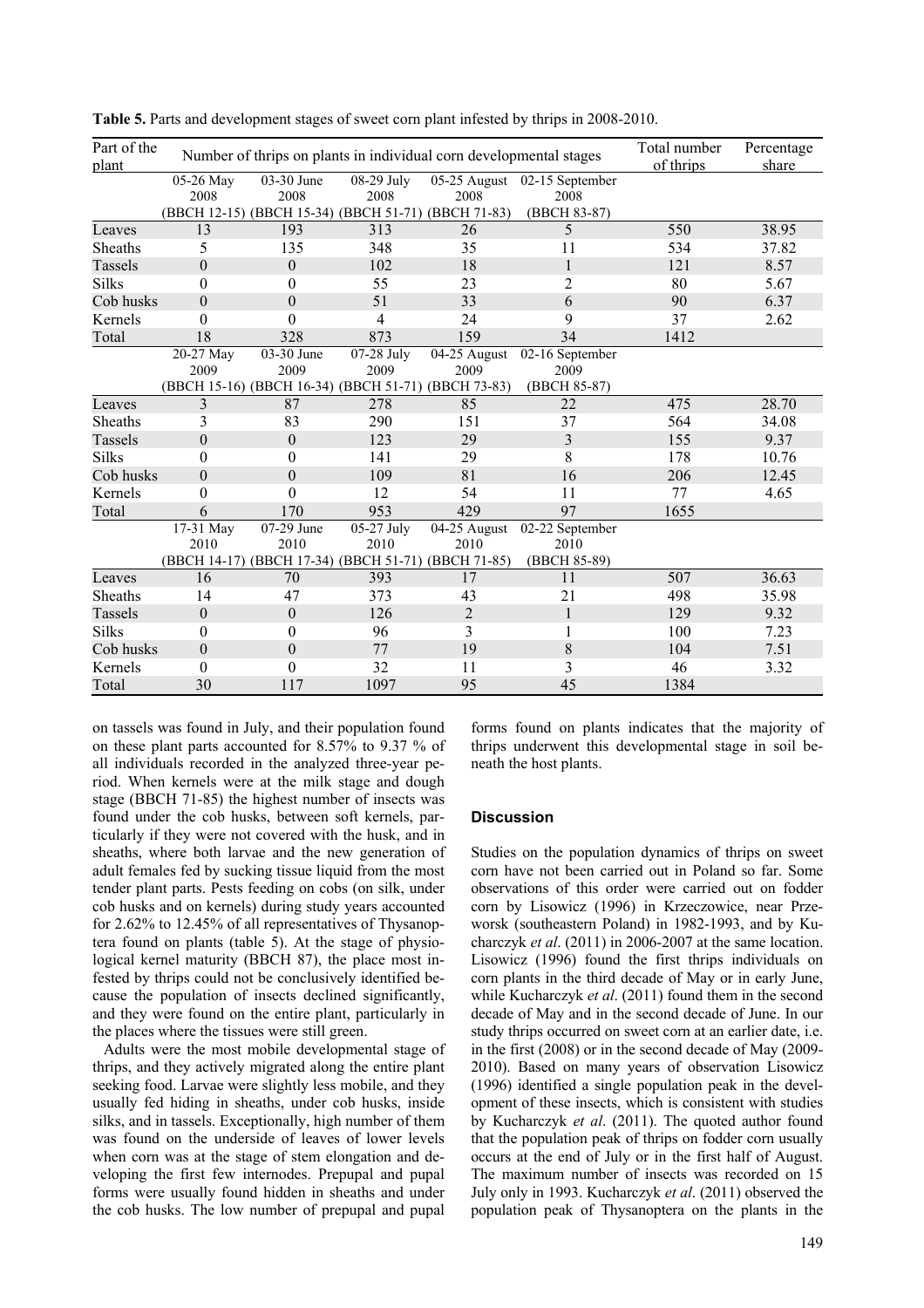third decade of July (2007), and in early August (2006). In 2008-2010, regardless of weather conditions, the peak of thrips population on sweet corn occurred between 13 and 15 July, when plants were shedding pollen. The difference between the dates of population peaks of thrips on fodder corn and sweet corn was probably associated with the type of corn grown, including the earliness of the variety. Both previous and present studies demonstrated that regardless of the corn type, thrips usually end feeding in the second, or in the third decade of September, when the plants began drying out (Lisowicz, 1996; Kucharczyk *et al*., 2011).

Studies analyzing the effect of Bt corn on non-target organisms (NTO) carried out in the Czech Republic demonstrated that *F*. *occidentalis* was the dominant species found on corn in this country (Habuštowá and Sehnal, 2007). The first individuals of this species were found by the quoted authors on plants developing the fourth leaf. The population peak was recorded at the end of June and in early July, during corn flowering. The last individuals of this species were found at the end of August.

Weather conditions in individual study years could have had an effect on the dynamics of thrips development. The life cycle of thrips is primarily affected by temperature: higher temperatures shorten the life cycle, while periodic reduction in temperature can inhibit the development of pre-adult stages, and extend the cycle. On the other hand, increased and continued temperatures over 30 °C may cause significant mortality in larvae and pupae (Lewis, 1973; Reitz, 2009; Varikou *et al*., 2009).

Our study demonstrated that thrips infested almost all the aboveground plant parts, which is consistent with observations by Kania (1962a; 1962b) and, in part, by Lisowicz (1996). Adults were the most mobile developmental stages of Thysanoptera. The highest number of larvae was found near the hatching place on the tenderest plant parts shaded from direct sunlight. It was observed that along with the changing developmental stages of sweet corn the number of thrips on individual plant parts also changed. Signs of the feeding of numerous thrips on leaves (discolouration) observed in our study were also found by Kania (1962a; 1962b).

Obrist *et al*. (2005; 2006), in their study carried out in Spain, found *F. tenuicornis* mainly on leaves and stems, while flowers were infested by *F. occidentalis*. A greater number of adult *F. occidentalis* individuals in flowers in the upper part of the plant canopy than in other parts of plants were also observed in other cultivations, including tomatoes. In contrast, the highest number of larvae of this species infested lower parts of plants, while *Frankliniella tritici* (Fitch) preferred tomato leaves as a feeding site (Cho *et al.*, 2000; Reitz, 2002).

The available literature provides relatively scarce information on the species composition of thrips found on corn. This problem, with a focus on sweet corn, has not been studied in Poland so far. However, as early as in the 1950s Kania (1962a; 1962b) identified two species on fodder corn: *Stenothrips graminum* (Uzel) and *H. aculeatus*. Studies by Kot and Bilewicz-Pawińska (1989) carried out in the 1970s and 1980s confirmed that *H. aculeatus* was the dominant species on corn. Zawirska (1969) carried out the first detailed analysis of Thysanoptera species on fodder corn in Poland. She found a high number of *F. tenuicornis, H. aculeatus,* and predatory *A. intermedius*. Studies by Zawirska were continued by Kucharczyk *et al*. (2011), who found 21 thrips species on fodder corn. The quoted authors found 12 Thysanoptera species in 2006, and 20 species in 2007. *F. tenuicornis* and *H. aculeatus* were the dominant species in both years, which is consistent with our observations for sweet corn. There were another eight species listed by Kucharczyk *et al*. (2011) and found on fodder corn: *A. intermedius*, *A. obscurus*, *Chirothrips hamatus* Trybom, *Frankliniella intonsa* (Trybom), *Limothrips denticornis* Haliday, *T. major*, *Thrips fuscipennis* Haliday and *Thrips atratus* Haliday. Majority of thrips species found both on fodder corn and sweet corn are cereal and grass pests (Kobro *et al*., 2000; Zawirska and Wałkowski, 2000; Kąkol and Kucharczyk, 2004; Reisig *et al*., 2010; 2011). The higher number of *F. tenuicornis* and *A. obscurus* found on sweet corn migrated to the experimental field from the adjacent mown meadows, where the insects were most probably wintering. The fact that *H. aculeatus* occurred on corn as late as in the second half of the experimental cycle indicates that this species prefers the nearby growing wheat as the major host plant, and after harvest (in the second half of July) begins feeding and depositing eggs on corn.

# **Conclusion**

In the study years, thrips began infesting the corn plants from the first or the second decade of May. In the second decade of July a single population peak was observed. The pests ceased from infesting plants in the second or third decade of September.

Thrips fed on all the aboveground plant parts.

During the study years, 16 species of thrips were found on sweet corn. *F. tenuicornis* and *H. aculeatus* were the dominant species.

Regardless of weather conditions, the peak of thrips population on sweet corn occurred between 13 and 15 July, when plants were shedding pollen.

The study demonstrated a positive correlation between temperature and the number of adult *F. tenuicornis* and *H. aculeatus* individuals in the entire study period, but also from the moment of plant infestation until the population peak of pests on sweet corn.

Contrary to expectations, changes in precipitation during study periods did not have a significant impact on the number of thrips found on sweet maize. However, the analysis of individual cases indicated that precipitation may influence the number of thrips at the stage of plant infestation and population increase.

# **Acknowledgements**

The study was partly supported by the Ministry of Science and Higher Education under the project: "Environmental and economic aspects determining the approval of genetically modified crops in Poland", implemented in 2007-2011 (No. PBZ-MNiSW-06/01/2007).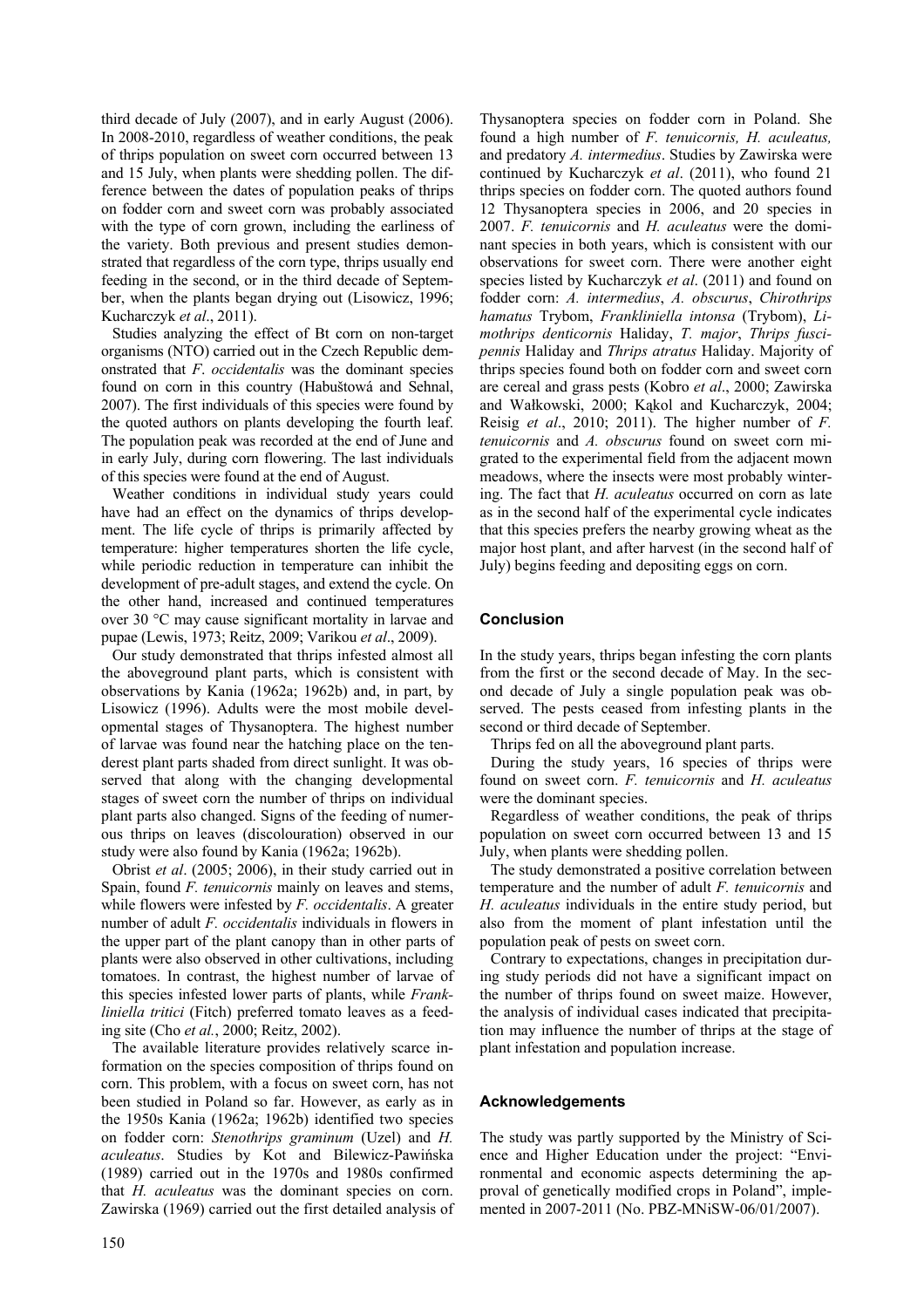## **References**

- ADAMCZEWSKI K., MATYSIAK K., 2011.- Corn, pp. 27-30. In: *Compendium of growth stage identification keys for monoand dicotyledonous plants*.- Institute of Plant Protection - National Research Institute, Poznań, Poland. [in Polish]
- BAILEY J. C., SCOTT-DUPREE C. D., TOLMAN J. H., HARRIS C. R., HARRIS B. J., 2005.- Alternative agents for control of European corn borer and corn flea beetle on sweet corn.- *Journal of Vegetable Science*, 11 (1): 27-46.
- BEREŚ P. K., 2011.- Less known species representing Insecta, damaging corn plants (*Zea mays* L.) in the south-eastern part of Poland in 2005-2010.- *Progress in Plant Protection/Postępy w Ochronie Roślin*, 51 (1): 21-27. [in Polish with English abstract]
- BEREŚ P. K., PRUSZYŃSKI G., 2008.- Pest management in integrated corn production.- *Acta Scientiarum Polonorum, Agricultura*, 7 (4): 19-32. [in Polish with English abstract]
- BEREŚ P., DĄBROWSKI Z. T., KUCHARCZYK H., CZAPLA A., GRABCZYŃASKA E., 2011.- Thrips on corn and their role in transferring Cry1Ab between trophic levels, p. 57. In: *Proceedings of 5th EIGMO meeting, ecological impact of genetically modified organisms*. 22-25 June 2011, Ceske Budejovice, Czech Republic.
- CARENA M. J., GLOGOZA P., 2004.- Resistance of corn to the corn leaf aphid: a review.- *Maydica*, 49: 241-254.
- CHO K., WALGENBACH J. F., KENNEDY G. G., 2000.- Daily and temporal occurrence of *Frankliniella* spp. (Thysanoptera: Thripidae) on tomato.- *Applied Entomology and Zoology*, 35: 207-214.
- CLOYD R. A., 2009.- Western flower thrips (*Frankliniella occidentalis*) management on ornamental crops grown in greenhouses: have we reached an impasse?- *Pest Technology*, 3 (1): 1-9.
- DUTTON A., OBRIST L., D'ALEKSANDRO M., DIENER L., MÜLLER M., ROMEIS J., BIGLER F., 2004.- Tracking Bt-toxin in transgenic corn to assess the risks on non-target arthropods.- *IOBC/WPRS Bulletin*, 7 (3): 57-63.
- ECKERT J., SCHUPHAN I., HOTHORN L. A., GATHMAN A., 2006.- Arthropods on corn ears for detecting impacts of Bt corn on nontarget organisms.- *Environmental Entomology*, 35 (2): 554-560.
- FASONLINE, 2004.- *Processed sweet corn situation and outlook for selected countries*.- USDA Foreign Agricultural Service (FAS). [online] URL: http://www.fas.usda.gov
- HABUŠTOWÁ O., SEHNAL F., 2007.- Results of a four-year study of the Bt corn impact on arthropod communities.- *Kosmos*, *Problemy Nauk Biologicznych*, 56 (3-4): 275-284.
- JAMES C., 2011.- *Global status of commercialized biotech/GM crops: 2011*. ISAAA Brief No. 43.- International Service for the Acquisition of Agri-Biotech Applications, Ithaca, NY, USA.
- JEPSON W. F., MATHIAS P., 1960.- The control of frit fly, *Oscinella frit* (L.), in sweet corn (*Zea mays*) by Thimet (O,Odiethyl S-ethylthiomethyl phosphorodithioate).- *Bulletin of Entomological Research*, 51 (3): 427-433.
- KĄKOL E., KUCHARCZYK H., 2004.- The occurrence of thrips (Thysanoptera, Insecta) on winter and spring wheat in chosen regions of Poland.- *Acta Phytopathologica et Entomologica Hungarica*, 39 (1-3): 263-269.
- KANIA C., 1962a.- Pestilent entomofauna of corn observed in the environs of Wrocław in 1956-1959. Part I.- *Polskie Pismo Entomologiczne*, 1-2 (25-26): 53-69. [in Polish with English abstract]
- KANIA C., 1962b.- Pestilent entomofauna of corn observed in the environs of Wrocław in 1956-1959. Part II.- *Polskie Pismo Entomologiczne*, 3-4 (27-28): 183-216. [in Polish with English abstract]
- KENDALL M. G., 1975.- *Rank correlation methods*.- Charles Griffin, London, UK.
- KHAN S. A., HUSSAIN N., SALJOQI A. U. R., HAYAT Y., 2006.- Resistance of the corn variety Jalal against corn leaf aphid *Rhopalosiphum maidis*, ist impact of pest density and effect on yield and yield components.- *Journal of Agricultural and Biological Science*, 1 (2): 30-34.
- KOBRO S., TEKSDAL A. E., ANDERSEN A., 2000.- Cereals as host plants for thrips in Norway.- *Norwegian Journal of Entomology*, 47: 1-6.
- KOT J., BILEWICZ-PAWINSKA T., 1989.- Preliminary investigation of the corn entomofauna in the Warsaw region.- *Acta Phytopathologica et Entomologica Hungarica*, 24 (1-2): 141-144.
- KUCHARCZYK H., BEREŚ P. K., DĄBROWSKI Z. T., 2011.- The species composition and seasonal dynamics of thrips (Thysanoptera) populations on corn (*Zea mays* L.) in southeastern Poland.- *Journal of Plant Protection Research*, 51 (3): 210-216.
- LEWIS T., 1973.- *Thrips. Their biology, ecology and economic importance*.- Academic Press, London, UK.
- LISOWICZ F., 1996.- Theoretical and practical bases for applications of integrated pest control protecting corn from damages.- *Prace Naukowe Instytutu Ochrony Roślin*, 36 (1-2): 5- 46. [in Polish with English abstract]
- LISOWICZ F., 2001.- The occurrence of economically important corn pests in south-eastern Poland.- *Journal of Plant Protection Research*, 41 (3): 250-255.
- MALVAR R. A., REVILLA P., VELASCO P., CARTEA M. E., ORDÁS A., 2002.- Insect damage to sweet corn hybrids in the South Atlantic European Coast.- *Journal of the American Society for Horticultural Science*, 127 (4): 693-696.
- MAZUREK J., HUREJ M., 1999.- Próby zwalczania omacnicy prosowianki (*Ostrinia nubilalis* Hbn.) na kukurydzy cukrowej.- *Progress in Plant Protection/Postępy w Ochronie Roślin*, 39 (2): 431-435. [in Polish with English abstract]
- MAZUREK J., HUREJ M., JACKOWSKI J., 2003.- Some aspects of the biology of the European corn borer (*Ostrinia nubilalis* Hbn.) on sweet corn.- *Journal of Plant Protection Research*,  $43(3)$ : 346-352.
- MOUND L. A., KIBBY G., 1998.- *Thysanoptera an identification guide*.- CAB International, Wallingford, UK.
- NELSON S., BREWBAKER J., HU J., 2011.- Corn chlorotic mottle.- *Plant Disease*, 79: 1-6.
- OBRIST L. B., KLEIN H., DUTTON A., BIGLER F., 2005.- Effects of Bt corn on *Frankliniella tenuicornis* and exposure of thrips predators to prey-mediated Bt toxin.- *Entomologia Experimentalis et Applicata*, 115 (3): 409-416.
- OBRIST L. B., DUTTON A., ALBAJES R., BIGLER F., 2006.- Exposure of arthropod predators to Cry1Ab toxin in Bt corn fields.- *Ecological Entomology*, 31: 143-154.
- O'DAY M., BECKER A., KEASTER A., KABRICK L., STEFFEY K., 1998.- *Corn insect pests. A diagnostic guide*.- MU Extension, University of Missouri, Columbia, USA. [online] URL: http://muextension.missouri.edu/xplor/manuals/m00166.htm
- PARSONS M. W., MUNKVOLD G. P., 2010.- Relationships of immature and adult thrips with silk-cut, fusarium ear rot and fumonisin B1 contamination of corn in California and Hawaii.- *Plant Pathology*, 59 (6): 1099-1106.
- REISIG D. D., GODFREY L. D., MARCUM B. D., 2010.- Grass thrips (*Anaphothrips obscurus*) (Thysanoptera: Thripidae) population dynamics and sampling method comparison on timothy.- *Environmental Entomology*, 39 (5): 1617-1625.
- REISIG D. D., GODFREY L. D., MARCUM B. D., 2011.- Spatial dependence, dispersion, and sequential sampling of *Anaphothrips obscurus* (Thysanoptera: Thripidae) in timothy.- *Environmental Entomology*, 40 (3): 689-696.
- REITZ S. R., 2002.- Seasonal and within plant distribution of *Frankliniella thrips* (Thysanoptera: Thripidae) in North Florida tomatoes.- *Florida Entomologist*, 85 (3): 431-439.
- REITZ S. R., 2009.- Biology and ecology of the western flower thrips (Thysanoptera: Thripidae): the making of a pest.- *Florida Entomologist*, 92 (1): 7-13.